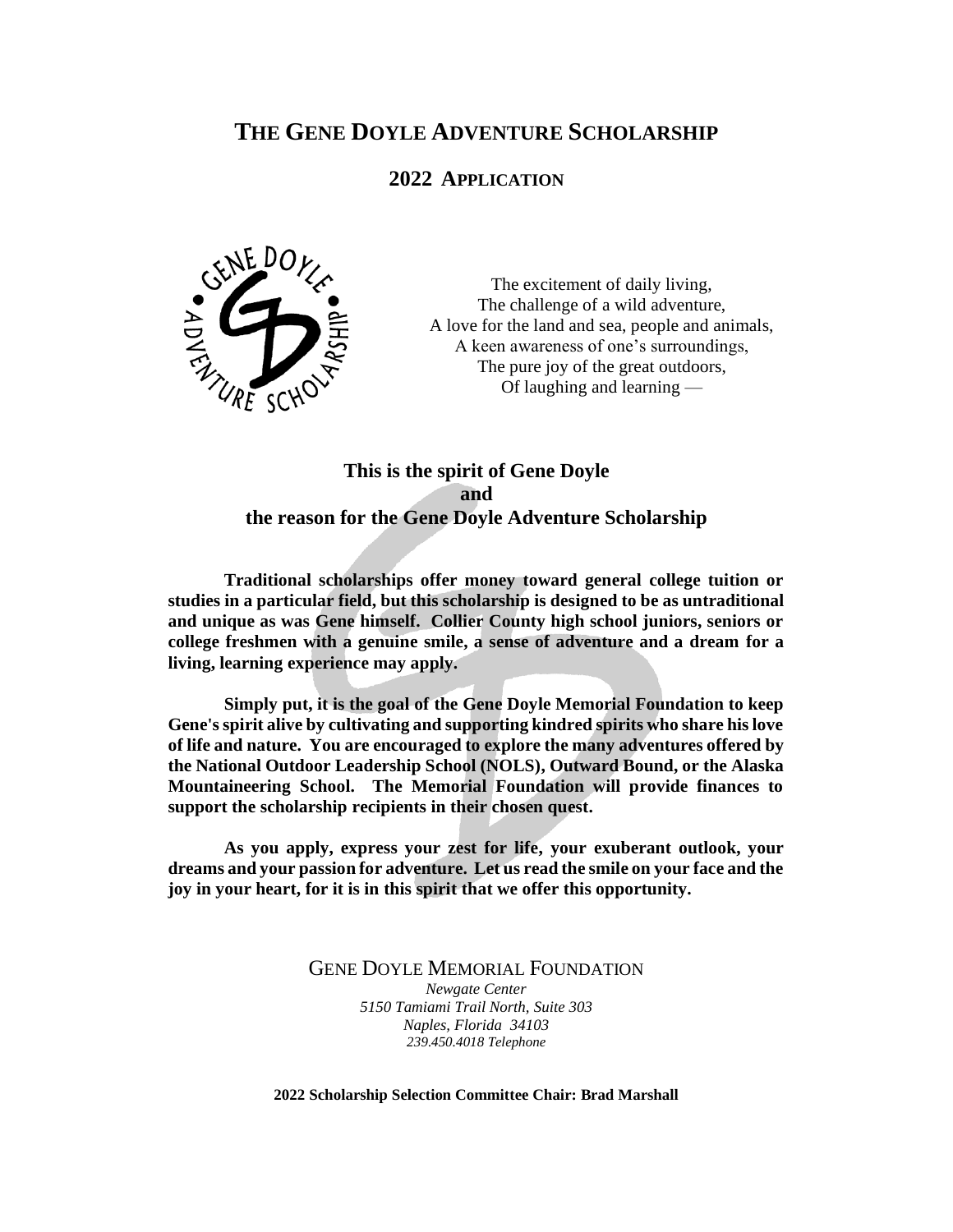

THE GENE DOYLE ADVENTURE SCHOLARSHIP

# **Eligibility**

Collier County residents in their Junior or Senior year of high school or college freshmen (Collier County graduates) between the ages of 16 and 21 at the date of application are eligible to apply for the adventure scholarship. All applicants must be Collier County residents who are avid dreamers with a taste for high adventure that inspires those around them.

### **Program Descriptions**

The Gene Doyle Memorial Foundation has identified three adventure schools, which offer a multitude of exciting programs throughout the country and around the world. As these programs vary widely in location, activity types and cost, review the available courses and expeditions carefully.

### *National Outdoor Leadership School (NOLS)*

"The wilderness itself teaches lessons that you will learn well." Live in a small, self-contained expeditionary community while learning wilderness skills, natural history and leadership. Choose from courses on five continents. For more information visit the website: *[www.nols.edu](http://www.nols.edu/)*

#### *Outward Bound Wilderness*

True backcountry expeditions that require each individual's active involvement. Instructors inform, inspire and then step back. You will lead, follow, set up camp and use technical and safety systems. For more information visit the website: *www.outwardboundwilderness.org*

#### *Alaska Mountaineering School*

Tread lightly through the vast Alaska Range with accomplished mountain climbers. This school teaches technical climbing skills, safety, leadership, and wilderness appreciation from the base camp in Talkeetna, Alaska. AMS also offers wilderness courses.

For more information visit the website: *www.climbalaska.org*

## **Scholarship Award**

This year, the Gene Doyle Adventure Scholarship will award three scholarships of up to \$4,500 for registration and tuition, and up to \$1,000 for airfare and equipment (maximum of \$5,500). NOLS, Outward Bound, and Alaska Mountaineering School offer opportunities that fall within this limit. Applicants are advised to research the cost of travel to and from destinations, as well as the cost of purchasing or renting any necessary equipment. If the cost of registration, tuition, airfare and equipment exceeds the scholarship limits, you are expected to indicate how you will fund the additional cost.

## **Dates and Deadlines**

| Applications Due Thursday, March 24, 2022            |  |
|------------------------------------------------------|--|
| Finalist Interviews Thursday, April 7, 2022          |  |
| Scholarship Winners Announced  Friday, April 8, 2022 |  |

# GENE DOYLE MEMORIAL FOUNDATION

*Newgate Center, 5150 Tamiami Trail North, Suite 303, Naples, FL 34103 239.450.4018 Telephone*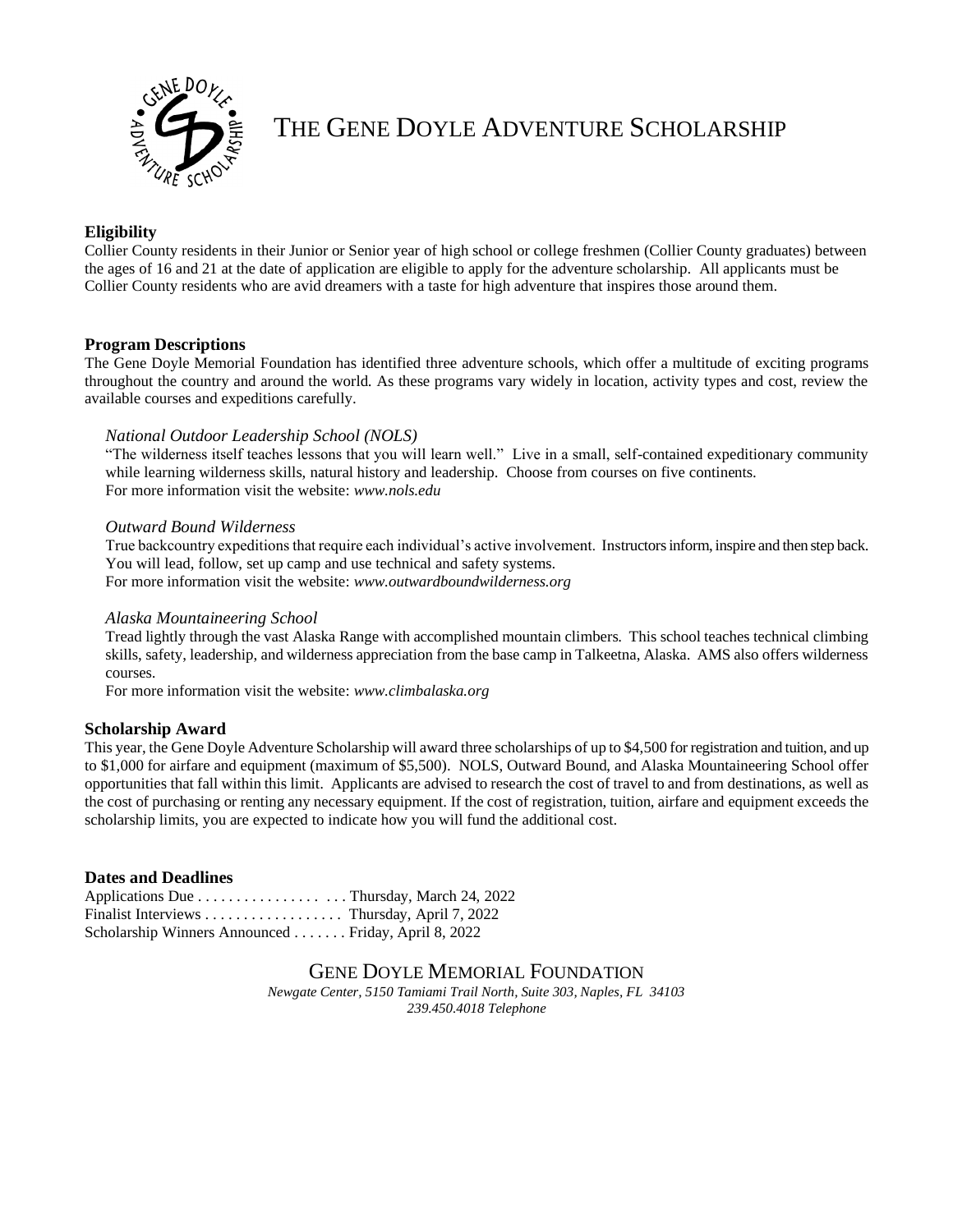## **2022 GENE DOYLE ADVENTURE SCHOLARSHIP APPLICATION**

| <u>L.</u> | Complete the following personal information. |            | <b>ATURE SCHOLF</b>                           |  |
|-----------|----------------------------------------------|------------|-----------------------------------------------|--|
|           |                                              | Birth Date |                                               |  |
|           |                                              |            | $\mathbf{Zip}$                                |  |
|           | Phone:                                       |            | E-mail Address:                               |  |
| School:   |                                              |            | Year: Jr ________ Sr _______ College Freshman |  |

GENE DOKE

**II.** Two letters of recommendation must be submitted with your application or sent by the application due date to the address on the front page, or submitted electronically to krisdoyle@comcast.net. A teacher or school administrator who is **familiar with your spirit of adventure** and character should write one letter. The other letter can be from anyone who knows you personally (*except parents or grandparents*) and can **comment on your spirit of adventure**, e.g. a coach, teammate, sibling, friend, employer, etc. **Applicants should provide a copy of pages one and two of this packet to each person writing a recommendation so they will understand the nature of the scholarship.**

Name two individuals writing letters of recommendation:

|                                                                | Department                                                                                                                                                                                                                     |  |  |  |
|----------------------------------------------------------------|--------------------------------------------------------------------------------------------------------------------------------------------------------------------------------------------------------------------------------|--|--|--|
|                                                                |                                                                                                                                                                                                                                |  |  |  |
| Complete all information for the Adventure Program you select. |                                                                                                                                                                                                                                |  |  |  |
|                                                                |                                                                                                                                                                                                                                |  |  |  |
|                                                                |                                                                                                                                                                                                                                |  |  |  |
|                                                                |                                                                                                                                                                                                                                |  |  |  |
|                                                                |                                                                                                                                                                                                                                |  |  |  |
|                                                                |                                                                                                                                                                                                                                |  |  |  |
|                                                                |                                                                                                                                                                                                                                |  |  |  |
|                                                                |                                                                                                                                                                                                                                |  |  |  |
|                                                                |                                                                                                                                                                                                                                |  |  |  |
|                                                                | Location: Duration: Duration: Duration: Duration: Duration: Duration: Duration: Duration: Duration: Duration: Duration: Duration: Duration: Duration: Duration: Duration: Duration: Duration: Duration: Duration: Duration: Du |  |  |  |
|                                                                |                                                                                                                                                                                                                                |  |  |  |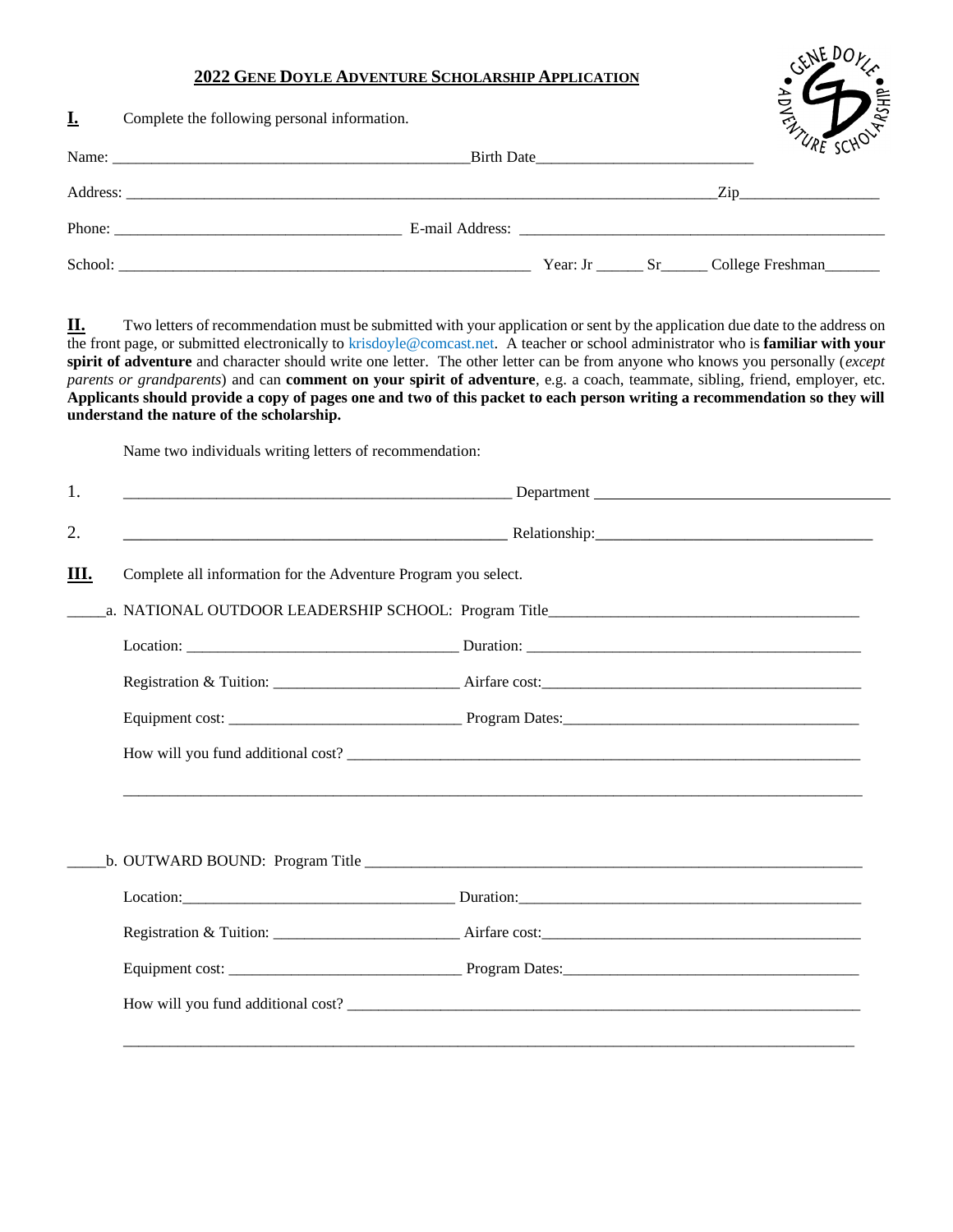

| How will you fund additional cost? |  |
|------------------------------------|--|

- 
- **IV.** Describe the adventure program you selected and your reasons for the selection. Be sure to explain: a) how this adventure will challenge you; b) what do you expect to learn; and c) what goals this adventure help you achieve.